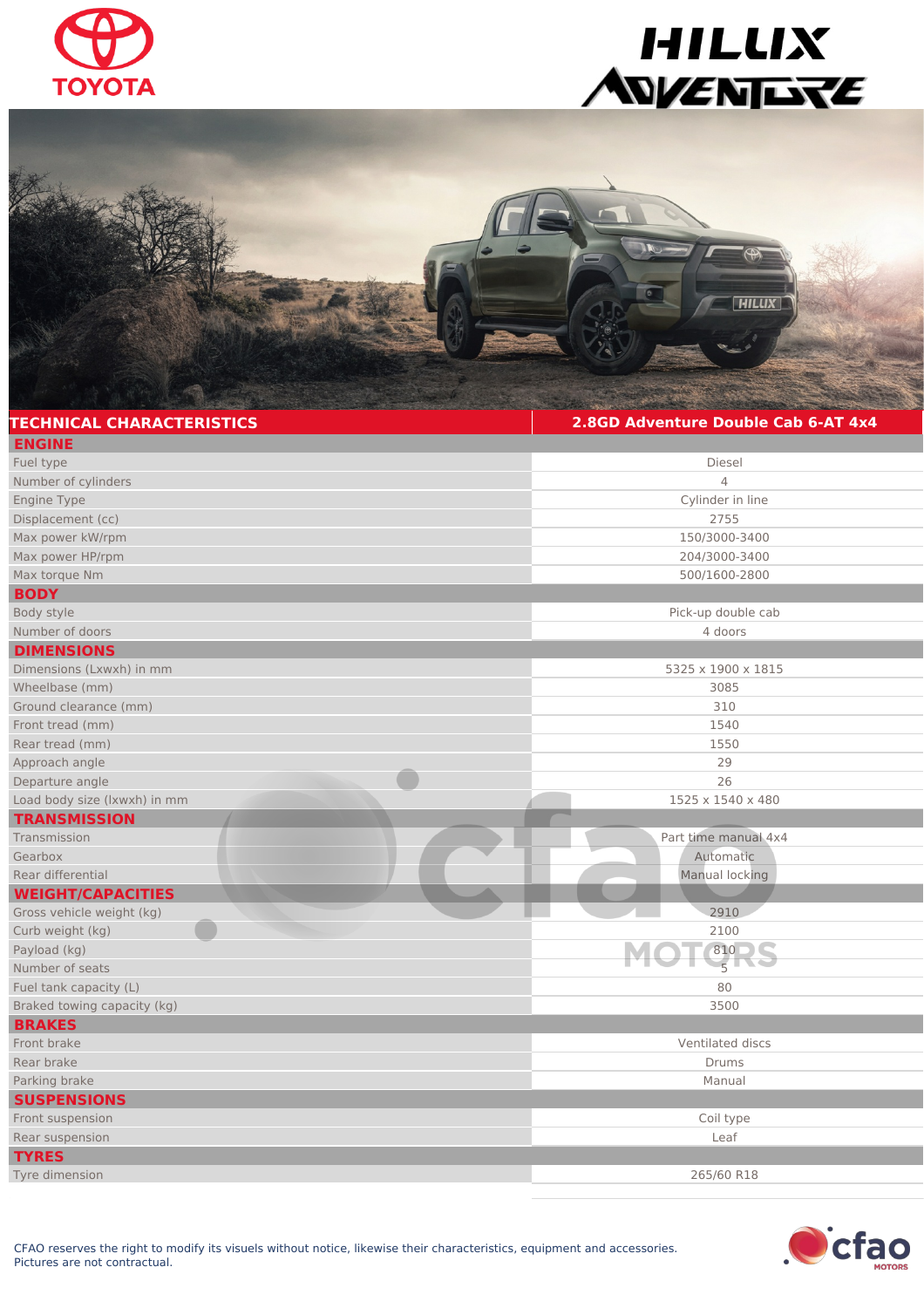

HILLIX WENDRE

| <b>EXTERIOR</b>                             | 2.8GD Adventure Double Cab 6-AT 4x4                |
|---------------------------------------------|----------------------------------------------------|
| Wheels                                      | Aluminium                                          |
| Bumper - Front&Rear                         | Body colour                                        |
| Front grill                                 | Body colour                                        |
| Door handles                                | <b>Black</b>                                       |
| Door mirrors                                | <b>Black</b>                                       |
| Folding side mirrors                        | Electric                                           |
| Adjustable side mirrors                     | Electric                                           |
| Mudguars                                    | Front, Rear                                        |
| Footboard                                   | Rear step, Side step                               |
| <b>INTERIOR &amp; COMFORT</b>               | 2.8GD Adventure Double Cab 6-AT 4x4                |
| Touchscreen                                 | 8"                                                 |
| Radio                                       | Radio MP3                                          |
| Connections                                 |                                                    |
|                                             | USB, Bluetooth, Apple CarPlay, Android Auto        |
| Steering wheel audio control                | $\checkmark$                                       |
| Loud speakers                               | 6<br>2                                             |
| Plug 12V                                    | $\checkmark$                                       |
| Push & start system<br>Keyless entry system | $\checkmark$                                       |
|                                             |                                                    |
| Air conditionning                           | Automatic driver & passenger                       |
| Smart keys                                  |                                                    |
| Central armrest                             | Front, Rear                                        |
| Cup holder(s)                               | Front, Rear                                        |
| Coolbox                                     | $\checkmark$                                       |
| Locking glove box                           | $\checkmark$                                       |
| Power windows                               | Front, Rear                                        |
| Central door locking while driving          | $\checkmark$                                       |
| Central door locking                        | Yes                                                |
| Steering wheel                              | Leather                                            |
| Adjustable steering wheel                   | Height and reach adjustable                        |
| Upholstery                                  | Leather                                            |
| Front seats                                 | 2                                                  |
| Power seats                                 | Driver                                             |
| Driver seat                                 | Height and reach adjustable                        |
| <b>Power Steering</b>                       | $\checkmark$                                       |
| Car mat                                     |                                                    |
| Videocamera                                 | Rear<br>Front / Rear                               |
| Parking sensor                              |                                                    |
| <b>PASSIVE SAFETY</b>                       | 2.8GD Adventure Double Cab 6-AT 4x4                |
| Airbags                                     | Driver, Passenger, Side & Curtains, Knees (driver) |
| Anti-theft alarm                            | $\mathbf{v}$                                       |
| Seatbelts - Front                           | $2 \times 3$ points                                |
| Seatbelts - 2nd row                         | 3 x 3 points                                       |
| Seatbelt pretentioner                       | Front                                              |
| <b>Headrests</b>                            | Front, Rear                                        |
| Spare wheel                                 | Alloy                                              |
| Number of spare wheels                      | 1                                                  |
| Fire extinguisher                           | $\overline{\phantom{a}}$                           |
| <b>ACTIVE SAFETY</b>                        | 2.8GD Adventure Double Cab 6-AT 4x4                |
| Immobilizer                                 | $\blacktriangledown$                               |
| Seatbelt warning                            | $\checkmark$                                       |
| Door unlock alert                           | $\mathcal{L}$                                      |
| Headlamps                                   | Full LED                                           |
| High position brake lamp                    | $\checkmark$                                       |
| Fog lamps                                   | Front                                              |
| Electronic stability control                | <b>VSC</b>                                         |
| Eletronic Brakeforce distribution (EBD)     | $\mathbf{v}$                                       |